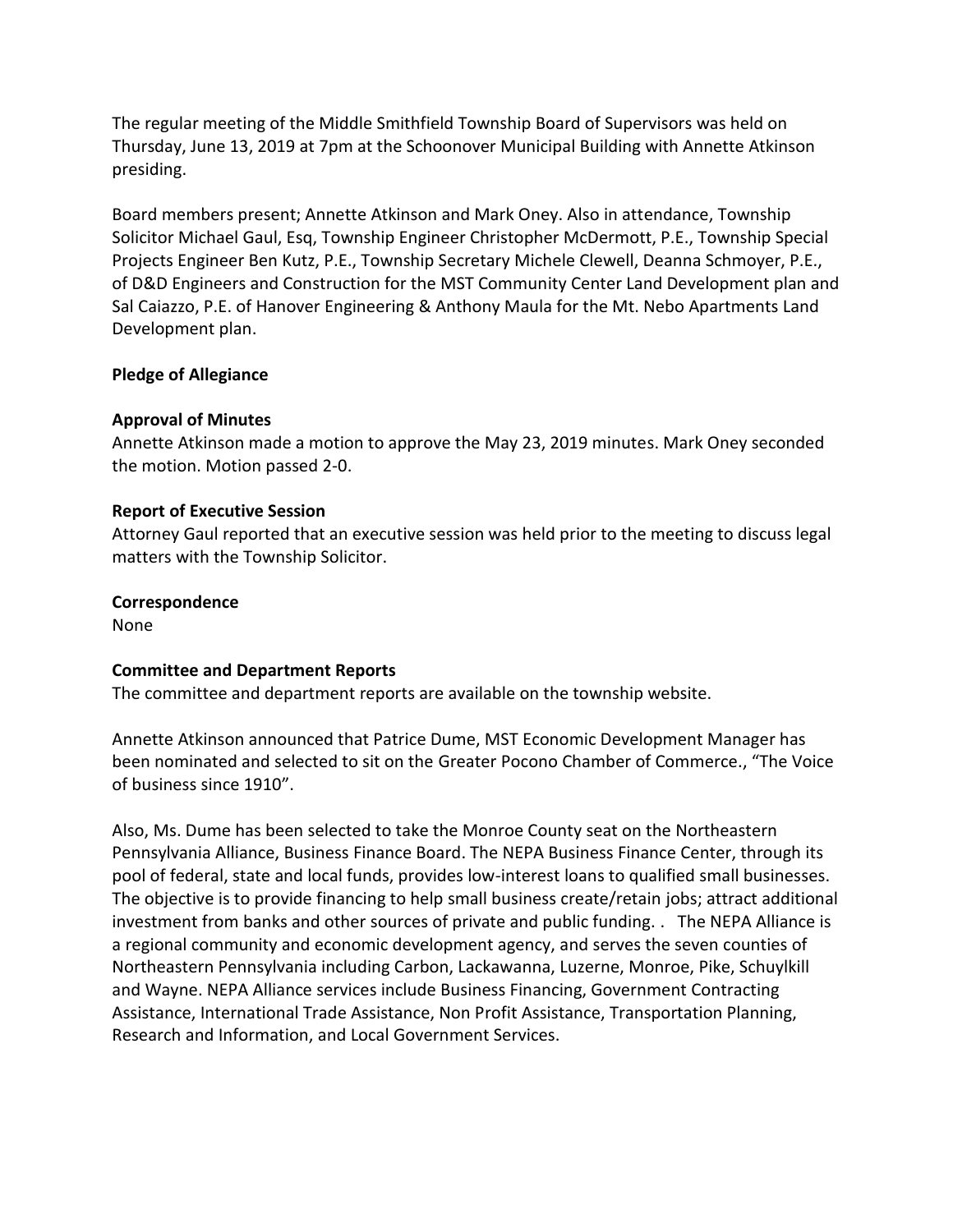#### **Treasurer's Report**

Annette Atkinson made a motion to approve the general fund payables in the amount of \$202,418.35. Mark Oney seconded the motion. Motion passed 2-0.

Annette Atkinson made a motion to approve the sewer fund payables in the amount of \$109,298.96. Mark Oney seconded the motion. Motion passed 2-0.

Annette Atkinson made a motion to approve the golf course payables in the amount of \$18,465.77. Mark Oney seconded the motion. Motion passed 2-0. Annette Atkinson made a motion to approve the cable franchise payables in the amount of \$53,214.78. Motion passed 2-0.

#### **Engineers Report**

Mt. Nebo Apartments Preliminary/Final Land Development Plan; Sal Caiazzo stated that they are seeking conditional approval of the plan and would like to go through the conditions and discuss the sewage planning module and when sewage permitting will take place.

Mr. Caiazzo stated that the number of shade trees proposed (96) has been reduced to (60) and is asking for a Request of Modification of Regulations under Section 170-79-B of the MST SALDO. Annette Atkinson made a motion to approve the waiver request as residential requirement is meant for single family residence.

Attorney Gaul discussed the connecting property owner's access through the apartment complex and if the developer has communicated with them yet. Attorney Gaul stated that there is a 50' ROW for LaPorta's access but there is parking in the ROW and recommended that Mr. Maula's letter say that this will not affect their access to their property. Mr. Maula stated that he has written a letter but has not mailed it yet. The letter does grant the property owner; Laporta, uninterrupted access to Mt. Nebo Road. Sal Caiazzo stated that they will send Laporta a certified letter and maintain the access to his property during and after construction.

Chris McDermott reviewed the recommended conditions of approval as outlined in his review letter of June 12, 2019.

There was discussion regarding the waiver of open space and recreation fees in lieu of and Attorney Gaul stated there will be a Covent on the property causing the land to be common open space on a separate document in order to record it and or on the plan. Mr. Caiazzo stated the language is on the plan and he will add the verbiage to the cover sheet as well.

Sal Caiazzo stated that the shade trees provide on the plan grows to over 30' tall and the tree must remain short due to close proximity to proposed buildings, therefore a Request of Modifications from Regulations is sought. Mr. Caiazzo stated that native underwire trees of Eastern Redbud, Downy Serviceberry and Flowing Dogwood will be used as alternative species. Mark Oney made a motion to grant the waiver request to use the native underwire trees as described. Annette Atkinson seconded the motion. Motion passed 2-0.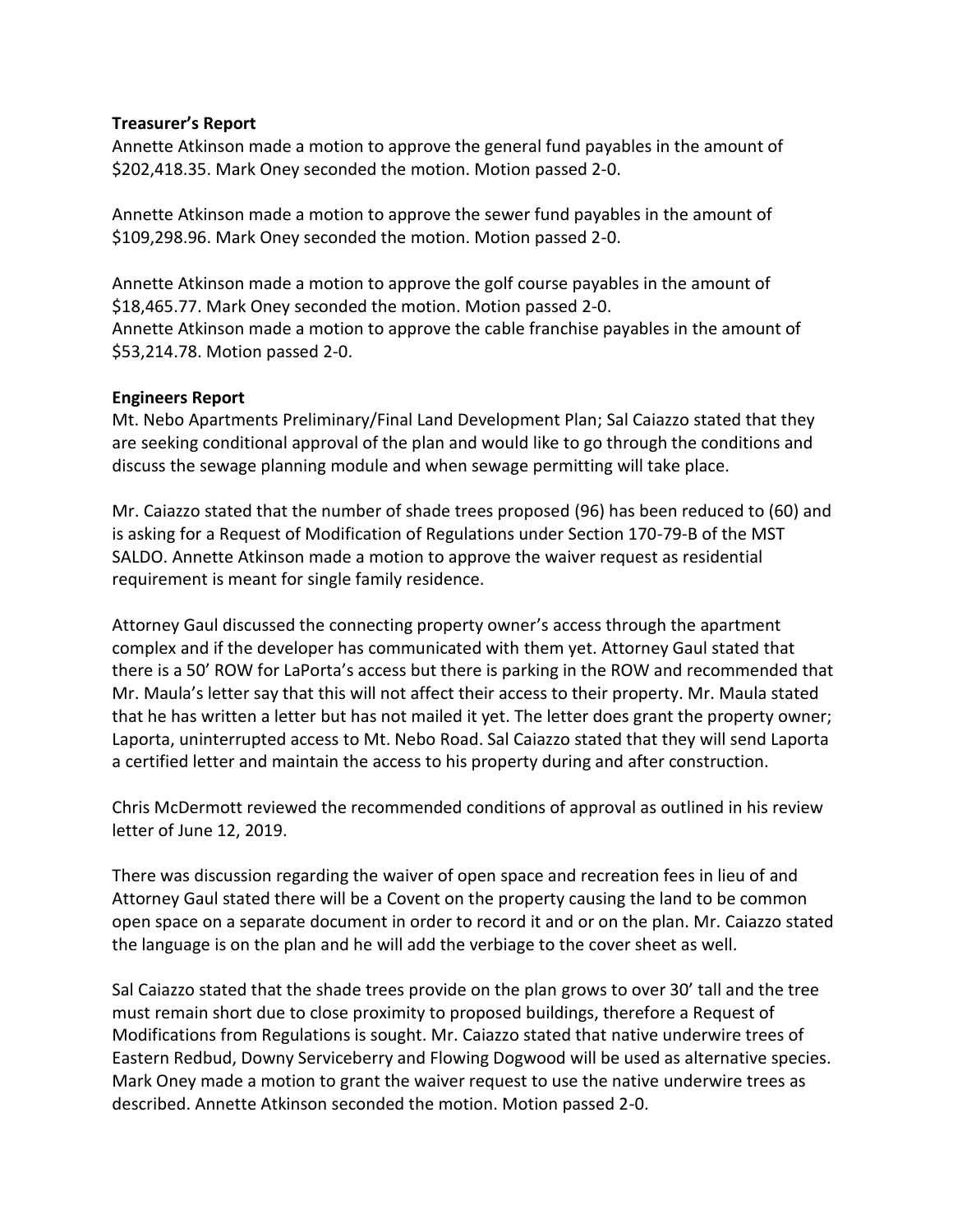There was lengthy discussion regarding the Sewage Planning Module. Sal Caiazzo requested that the township do the design and permitting and they would talk about cost sharing. Ben Kutz stated that that planning is general enough the township will design the pump station but the developer does the sewer planning. Attorney Gaul asked Mr. Kutz what the costs would be for reimbursement agreement and he said 5k-10k.

Attorney Gaul stated that the sewer planning should be done by the developer as it benefits them, whereas the water quality is in the Township name and being paid in part by a grant. Mr. Caiazzo stated that they are willing to do the planning.

Sal Caiazzo discussed the stormwater waiver request under the Stormwater Ordinance 160- 13.B as rainfall depths from NOAA Atlas 14 is more specific to the area of development than those provided in the SWO Ch. 160. Mark Oney made a motion to grant the request for modifications from regulations. Annette Atkinson seconded the motion. Motion passed 2-0.

Annette Atkinson made a motion to conditionally approve the Preliminary/Final Land Development Plan for Mt. Nebo Apartment subject to the following conditions.

- a. Provide the Improvements Agreement & Security
- b. Provide Cost Estimate
- c. Provide the Stormwater Maintenance Agreement
- d. Approval from PA DEP of the Sewage Planning for the Sewage Improvements
- e. Sewage pump station must be under construction in order for the plan to be approved for signatures and recorded at Monroe County
- f. Contribution to the Stormwater Maintenance for inspections by Township
- g. Approval from MCCD for NPDES permit
- h. Obtain Driveway Permits
- i. Approval of the water distribution system by PA American Water
- j. Approval of the sewage collection system by Middle Smithfield Township Sewer Department
- k. Conservation area is satisfactory subject to a covenant pending approval of the Township.
- l. Insert Notes on the plan
- m. Provide the adjacent property owner an easement within the Deed upon review of the Township Solicitor
- n. Provide a letter to the home owner regarding easement and access to their property upon review of the Township Solicitor
- o. Satisfy the Township Engineers comments of June 12, 2019
- p. Increase from number 2 containers to 3' to 4' high minimum for the size of the material of the screening shrubs.
- q. All outstanding fees paid to the Township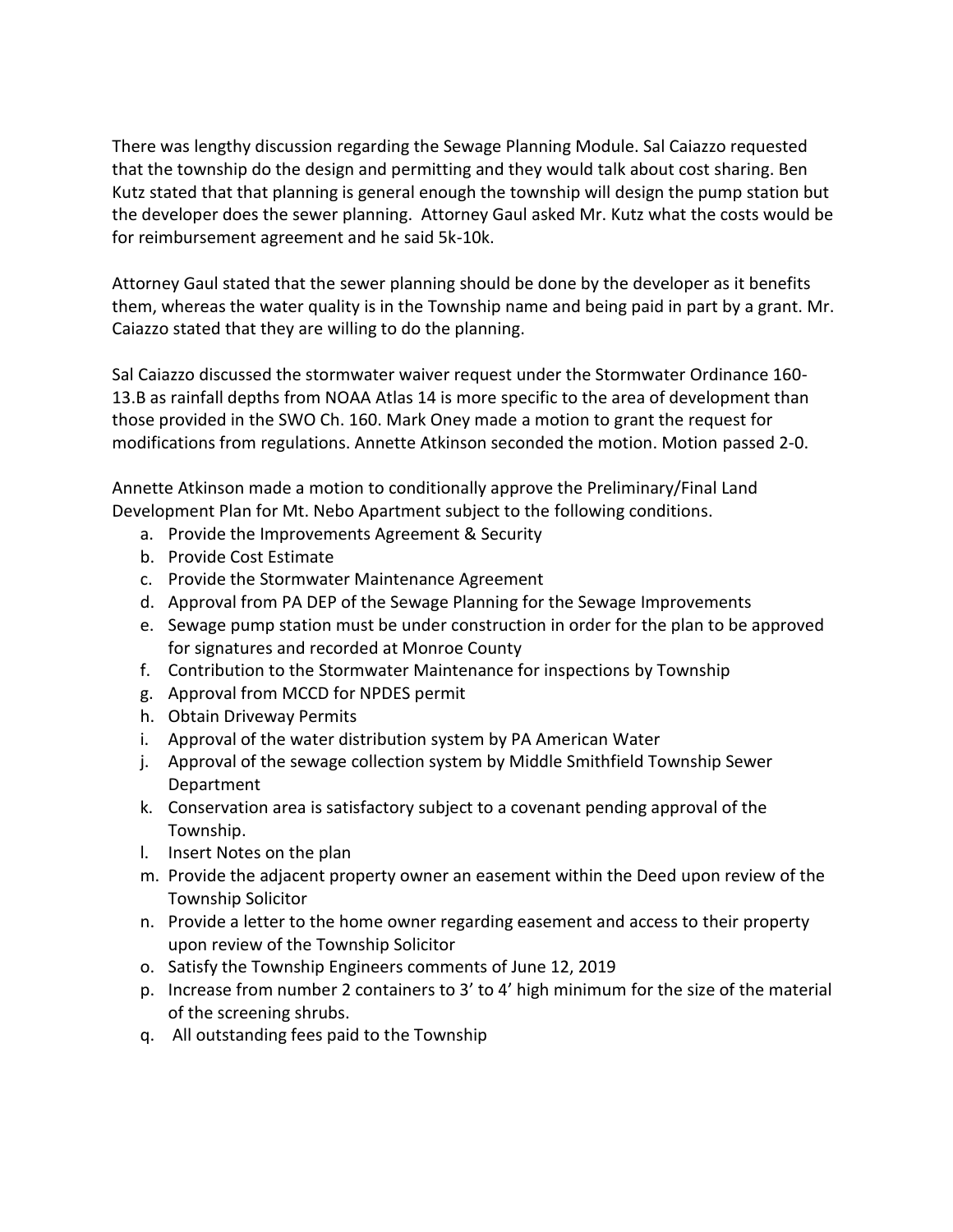Mark Oney seconded the motion. Motion passed 2-0. Anthony Maula asked for a list of the conditions and to come back to the Supervisors meeting on June 27, 2019 to review and further discuss Part II Permit for PA DEP.

MST Communi8ty Center building Preliminary/Final Land Development Plan; Deanna Schmoyer, P.E. stated that PennDOT has not provided feedback on the ROW comments and we are trying to meet with them. Annette Atkinson stated that the township will follow up with Rep. Rosemary Brown and Senator Mario Scavello. Ms. Schmoyer also stated that she is still waiting on the MCCD NPDES comment letter as well.

Ms. Schmoyer provided a Request for a Modification of Regulations under SALDO Section 170- 73.1(B) (1). PennDOT does not require TIA or TIS per the proposed traffic and all conditions of design will be met as part of the PennDOT therefore this Township requirement is not needed. Mark Oney made a motion to approve the requested waiver from SALDO Section 170-73.1(B) (1). Annette Atkinson seconded the motion. Motion passed 2-0.

Ben Kutz stated that he reviewed the plan based on final plan not preliminary, because outside agency is not a substantial risk.

Mark Oney made a motion to approve the MST Communi8ty Center building Preliminary/Final Land Development Plan subject to addressing the Township Solicitors and Engineers comments, receipt of outside agency approvals, receipt of the NPDES Permit and PennDOT Highway Occupancy Permit. Annette Atkinson seconded the motion. Motion passed 2-0.

Mark Oney made a motion to waive all township fees. Annette Atkinson seconded the motion. Motion passed 2-0.

# **Old Business**

None

# **Community Building**

Approve the Execution and Recording of New Echo Lake Deed; Annette Atkinson made a motion to approve. Mark Oney seconded the motion. Motion passed 2-0.

Authorize the Chairman to Execute the GENERAL, HVAC, PLUMBING, ELECTRICAL AND SITE Construction Contract and Issue Notice to Proceed; Mark Oney made a motion to approve subject to the contractors providing assigned original agreements, Performance and Payment Bonds, Insurance, E-Verification, Waiver of Liens and Sexual Harassment Clause. Annette Atkinson seconded the motion. Motion passed 2-0.

# **New Business**

Resolution 06-2019-1; Gortych-Barnes Joinder Deed; Mark Oney made a motion to approve Resolution 06-2019-1. Annette Atkinson seconded the motion. Motion passed 2-0.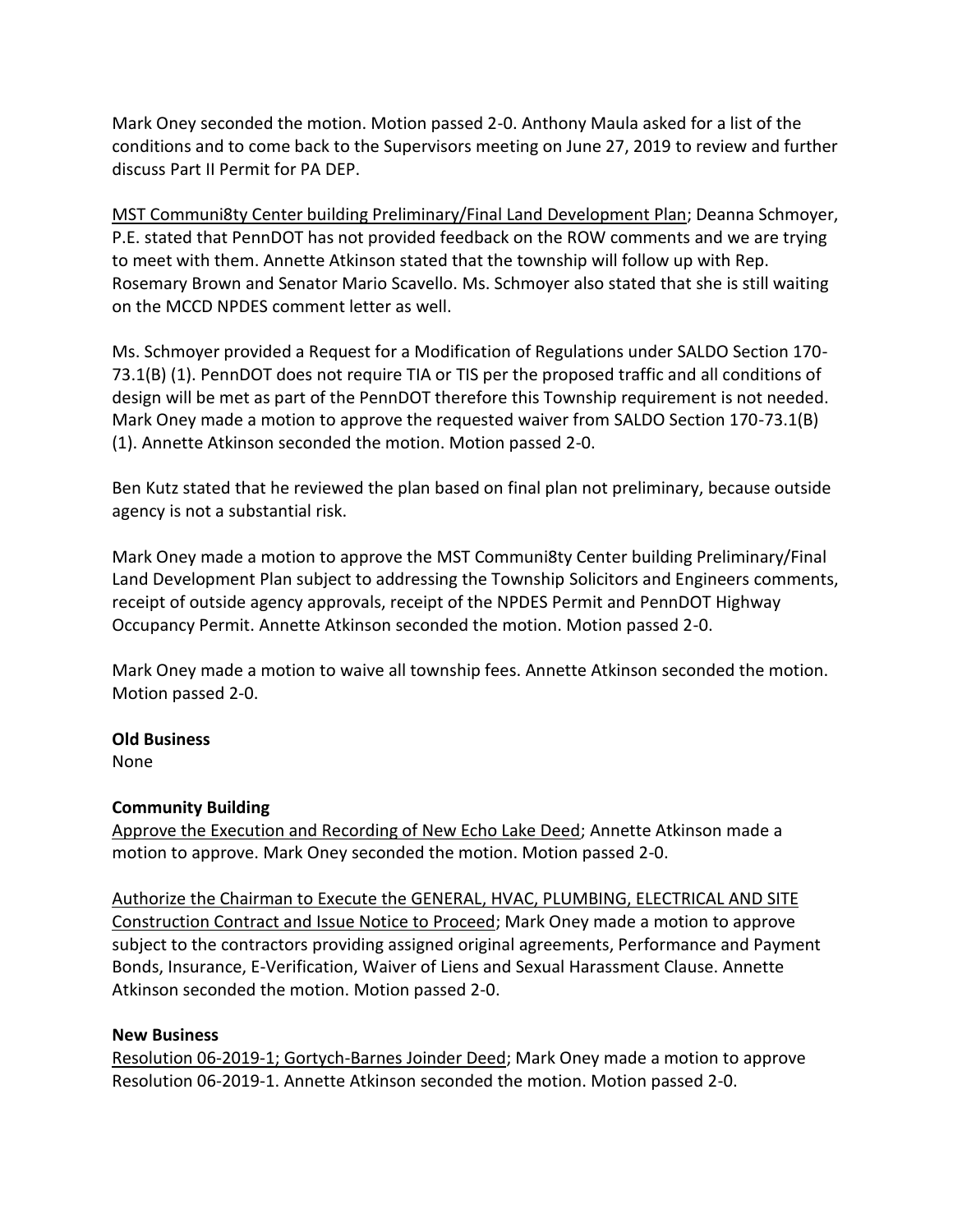Resolution 06-2019-2; Resolution Authorizing The Submission Of A Pennsylvania Department Of Transportation Multimodal Transportation Fund Grant Request, Designating A Township Official To Execute All Documents And Agreements In Connection With The Requested Grant And Assist In Obtain The Requested Grant, And Providing For Miscellaneous Matters; Mark Oney made a motion to approve Resolution 06-2019-2. Annette Atkinson seconded the motion. Motion passed 2-0.

Fee Waiver Request for Bushkill Emergency Corps to use the Whispering Pines Banquet Hall on June 30, 2019; Annette Atkinson made a motion to approve the fee waiver request. Mark Oney seconded the motion. Motion passed 2-0.

Building & Zoning Application Fee Waiver Request to Expand the Shower Facilities by Resica Falls Scout Reservation for the Cradle of Liberty Boy Scouts of America in the amounts of \$2,489.94 for building and \$274.00 for zoning; Mark Oney made a motion to approve the fees for building and zoning fees be waived. Annette Atkinson seconded the motion. Motion passed 2-0.

Accept the Resignation Letter of Jenna Componovo from the Parks & Recreation Committee; Mark Oney made a motion to accept Jenna Componovo letter of resignation from the Parks & Recreation Committee due to moving out of the township. Annette Atkinson seconded the motion. Motion passed 2-0.

Middle Smithfield Township 147 Municipal Drive Roof Restoration Contract; Mark Oney made a motion to approve the contract in the amount of \$59,947.00 subject to providing a Performance Bond, Insurance and a revised addendum to the contract satisfactory to the Township Solicitor. Annette Atkinson seconded the motion. Motion passed 2-0.

# **Public Comment**

None

# **Adjournment**

Mark Oney made a motion to adjourn the meeting at 8:40 pm. Annette Atkinson seconded the motion. Motion passed 2-0.

Respectfully submitted,

Michele L. Clewell Township Secretary June 13, 2019

General fund

| wt    | Met Ed                       |
|-------|------------------------------|
| 17435 | Alura Business Solutions LLC |

100126688959 Dancing Ridge 27.47 inv 33355 new computers down payment 26,568.20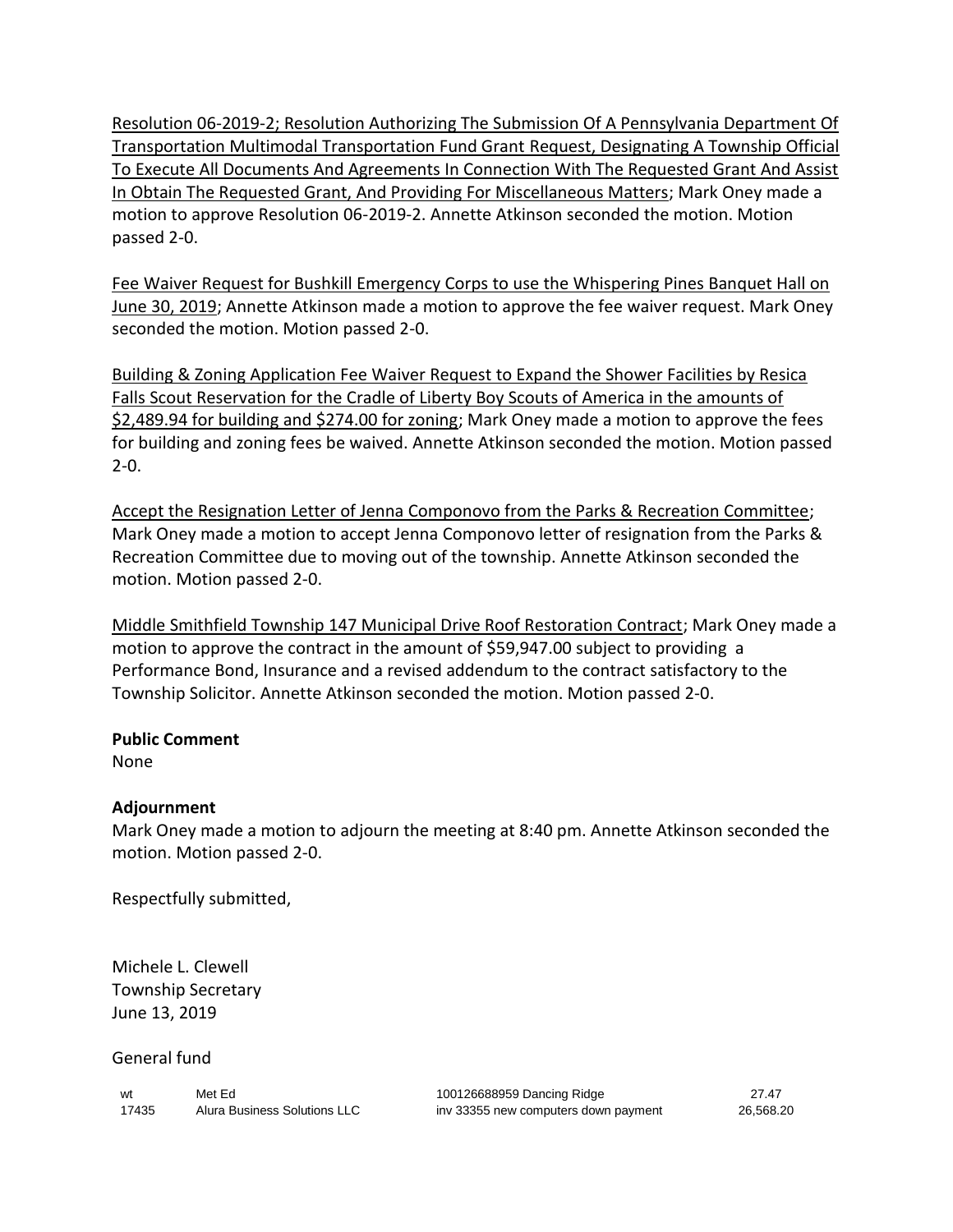| 17436     | <b>Rick Simmers</b>                           | graco 3500 line striping machine             | 2,800.00  |
|-----------|-----------------------------------------------|----------------------------------------------|-----------|
| 625071.39 | Met Ed                                        | 100059550028 Echo Lake                       | 33.29     |
| 62507194  | Met Ed                                        | 100069220836 River Rd light                  | 20.50     |
| 62507244  | Met Ed                                        | 100114051681 Bark park                       | 20.31     |
| 62527884  | Met Ed                                        | 100073577916 Sellersville light              | 33.96     |
|           |                                               | inv 101-12681,715,735,769,770,2825,26        |           |
| 17437     | 209 Enterprises                               | materials                                    | 4,416.37  |
| 17438     | <b>AFLAC</b>                                  | inv 770798 Y2051                             | 384.26    |
| 17439     | Alura Business Solutions LLC                  | invs 33331,33371,33370 computer repairs      | 851.18    |
| 17440     | Amazon                                        | inv 895773994385                             | 66.68     |
|           | American United Life Insurance                |                                              |           |
| 17441     | Company                                       | policy G 0061299-0000-000 life insurance     | 1,883.07  |
| 17442     | Autozone                                      | invs 6787482059,483042,503182,503085 parts   | 191.96    |
|           |                                               | invs 179520,658,672,180081,82,73,258 signs & |           |
| 17443     | <b>Bradco Supply Co</b>                       | parts                                        | 1,309.00  |
| 17444     | Central Jersey Equipment                      | inv 117454 v-belt                            | 56.18     |
| 17445     | Clark Edrehi.                                 | return of escrow deposit #190204             | 500.00    |
|           |                                               |                                              |           |
| 17446     | Claude S. Cyphers, Inc.                       | inv 683296 parts                             | 29.50     |
| 17447     | <b>Cleveland Brothers</b>                     | inpp3217938,37,3240069 parts                 | 794.28    |
| 17448     | <b>CNH Capital</b>                            | 5043-9355-0140-9770                          | 619.86    |
| 17449     | <b>Corporate Protective Services</b>          | invs 523, 532 armed guard                    | 3,727.08  |
| 17450     | Cramer's Home Center                          | 2238920 inv 1742347,48,55,9666               | 703.79    |
| 17451     | Dailey Resources, LTD                         | inv r133561 cylinder rental                  | 11.00     |
| 17452     | David Manter                                  | inv 1447 permits                             | 52.50     |
| 17453     | DES-CPR, Inc                                  | inv 60193 shredding for clean-up             | 800.00    |
| 17454     | Donna G. Kenderdine, RPR                      | inv 166-19 community center                  | 113.00    |
| 17455     | Double M Productions                          | inv 31443 shirts                             | 38.00     |
| 17456     | East Stroudsburg Area School District         | inv 1906-01 Ressica lease                    | 3,000.00  |
|           | <b>ESU Center for Research &amp; Economic</b> |                                              |           |
| 17457     | Dev.                                          | inv 1445 Strategic Doing Training            | 525.00    |
| 17458     | Francis C. Disalvo                            | invs 05021958598 /05091958824/ 05161959069   | 789.92    |
| 17459     | Frank J. Smith Jr., Inc.                      | iny 19127 MS-4                               | 1,427.50  |
| 17460     | <b>Future Signs</b>                           | inv 128 decals                               | 240.00    |
|           |                                               |                                              |           |
| 17461     | Gilmore & Associates, Inc.                    | invs 185779-782 engineering                  | 15,966.92 |
| 17462     | Gotta Go Potties, Inc.                        | invs 88410,411,558,559,560                   | 520.00    |
| 17463     | H.A.R.I.E                                     | 307441611-17 wc 17-18 audit premium          | 3,117.00  |
| 17464     | Jaqueline Brown                               | event cancelled                              | 100.00    |
| 17465     | Jeffrey Updegraff.                            | return of deposit                            | 50.00     |
| 17466     | Joselyn Serraty.                              | return of deposit                            | 50.00     |
| 17467     | King, Spry, Herman, Freund & Paul LLC         | invs 137665-674 legal fees                   | 14,242.06 |
| 17468     | Lawson Products, Inc.                         | invs 9306710757,68613,772200 parts           | 646.04    |
| 17469     | Leroy Lewis                                   | contracted maintenance- dog park             | 200.00    |
| 17470     | Lewis ACE Hardware                            | a/c 1120 4/26-5/24                           | 591.63    |
| 17471     | Marshalls Creek Plumbing                      | invs 14275, 14344 parts                      | 272.59    |
| 17472     | Michael Dwyer.                                | PSATS Convention mileage reimbursement       | 161.13    |
| 17473     | Middle Smithfield Township 2012 GOB           | 2012 GOB General Fund installment            | 13,226.04 |
| 17474     | Miggys Five                                   | 4/16-5/10 supplies                           | 734.74    |
|           |                                               |                                              |           |
| 17475     | Monroe County Assessment                      | April & May sales list                       | 32.00     |
| 17476     | Oak Grove Multi-Municipal Compost             | share of 2019 operating cost                 | 6,962.50  |
| 17477     | P&S Garage                                    | inv 93144 inspection                         | 38.50     |
| 17478     | <b>PAPCO</b>                                  | invs 2708356,2708354 gas                     | 3,974.48  |
| 17479     | Patrice Dume.                                 | reimburse for mileage PEDA conference        | 152.49    |
| 17480     | Penteledata                                   | inv B3503399 email boxes                     | 291.84    |
| 17481     | <b>PMRS</b>                                   | 45-027-5N pension                            | 24,759.04 |
| 17482     | Pocono Photo Club                             | spring exhibit @ Whispering Pines            | 95.00     |
| 17483     | Pocono Record                                 | inv 197292 public notices                    | 41.75     |
| 17484     | Praxair Dist Mid-Atlantic                     | inv 89559247 cylinder rental                 | 24.96     |
| 17485     | Regina Farms                                  | invs 8202,9395,9406,9423 supplies            | 306.60    |
| 17486     | Reilly Associates.                            | invs 2,3 Mt Nebo & gateway sign              | 2,323.77  |
| 17487     | RICOH USA, Inc.                               | inv 5056787865 additional copies             | 367.83    |
|           |                                               |                                              |           |
| 17488     | RICOH USA, Inc.                               | 1309321-1021529A1                            | 334.99    |
| 17489     | Scantek                                       | inv 18021 file scanning project              | 7,164.35  |
| 17490     | Service Tire Truck                            | invs 311698-26 314849-26                     | 520.80    |
| 17491     | <b>SFM Consulting LLC</b>                     | U&O, BC, Z-006 codes & permits               | 17,449.33 |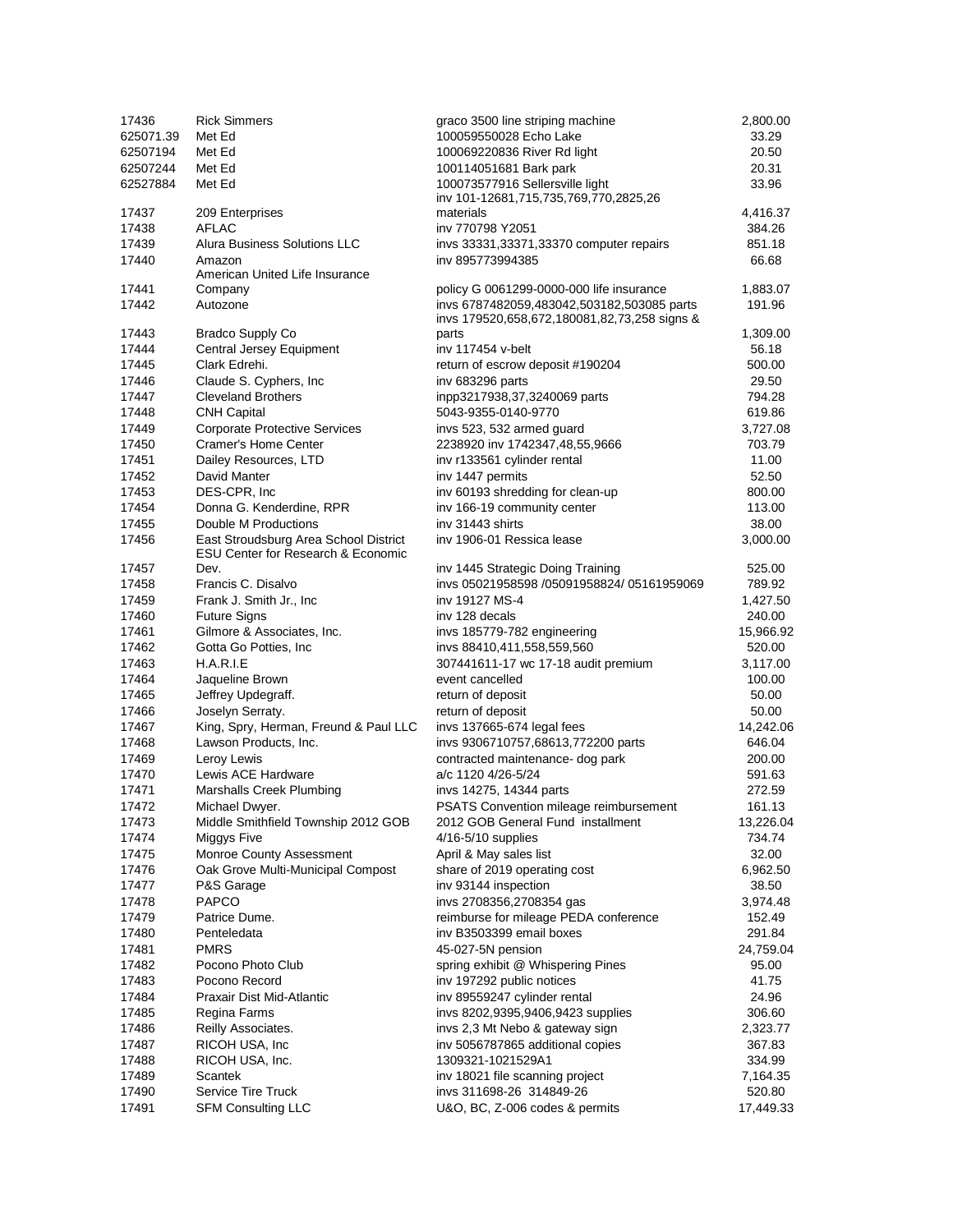| 17492 | Sheeley Insurance              | inv 735 Cyber liabilty                    | 2.527.00   |
|-------|--------------------------------|-------------------------------------------|------------|
| 17493 | Signal Service Inc.            | inv 32162 preventitive maintenance repair | 3,209.50   |
| 17494 | Staples Advantage              | invs 804420614,8054516992 office supplies | 136.14     |
| 17495 | Steffanie Bush                 | return of deposit                         | 50.00      |
| 17496 | Sun Litho Print                | invs 42805, 42810 Newsletter              | 9.239.00   |
| 17497 | UTRS. Inc.                     | iny 85842 ticket 44045                    | 16.75      |
| 17498 | Verizon Wireless               | inv 9830406712 cellphones                 | 269.58     |
| 17499 | Warehouse Battery Outlet, Inc. | iny 423530 batteries                      | 439.80     |
| 17500 | Waste Management               | invs 335772702031,335998102032 clean-up   | 18,414.80  |
| 17501 | William Parr.                  | reimburse for boots                       | 129.95     |
| 17502 | Wolten Reyes.                  | return of escrow dp 190205                | 500.00     |
| 17503 | Waste Management               | inv 335788902039 dumpsters                | 733.59     |
|       |                                |                                           | 202,418.35 |

# Sewer Fund

| <b>C&amp;L Construction</b><br>13420<br>167<br><b>Cleveland Brothers</b><br>13402<br>SERV7175922<br>MST 2012GOB installment<br>13421<br><b>MST2012GOB</b><br>13407<br><b>PENNDOT</b><br>7878666319060305<br>PENNSYLVANIA AMERICAN<br><b>WATER</b><br>13408<br>1024-210031497597<br>W.G. MALDEN<br>15045<br>13409<br><b>WASTE MANAGEMENT</b><br>13410<br>3360053-0203-7<br>13411<br>Wexcon, Inc.<br>Route 209 Water & Sewer Line Crossing<br>GILMORE & ASSOCIATES, INC.<br>13406<br>185775 |            |
|-------------------------------------------------------------------------------------------------------------------------------------------------------------------------------------------------------------------------------------------------------------------------------------------------------------------------------------------------------------------------------------------------------------------------------------------------------------------------------------------|------------|
|                                                                                                                                                                                                                                                                                                                                                                                                                                                                                           | 3,500.00   |
|                                                                                                                                                                                                                                                                                                                                                                                                                                                                                           | 1,856.78   |
|                                                                                                                                                                                                                                                                                                                                                                                                                                                                                           | 9,755.21   |
|                                                                                                                                                                                                                                                                                                                                                                                                                                                                                           | 478.02     |
|                                                                                                                                                                                                                                                                                                                                                                                                                                                                                           | 15.42      |
|                                                                                                                                                                                                                                                                                                                                                                                                                                                                                           | 175.00     |
|                                                                                                                                                                                                                                                                                                                                                                                                                                                                                           | 1,435.96   |
|                                                                                                                                                                                                                                                                                                                                                                                                                                                                                           | 76,700.00  |
|                                                                                                                                                                                                                                                                                                                                                                                                                                                                                           | 317.06     |
| 13405<br>GILMORE & ASSOCIATES, INC.<br>185953                                                                                                                                                                                                                                                                                                                                                                                                                                             | 840.00     |
| 13403<br>GILMORE & ASSOCIATES, INC.<br>185952                                                                                                                                                                                                                                                                                                                                                                                                                                             | 7,369.92   |
| GILMORE & ASSOCIATES, INC.<br>13404<br>185954                                                                                                                                                                                                                                                                                                                                                                                                                                             | 120.00     |
| <b>VERIZON</b><br>13419<br>450-733-757-0001-47 - PS#4 Maple Ln<br>450-733-758-0001-20 - PS#3 McCole &                                                                                                                                                                                                                                                                                                                                                                                     | 35.64      |
| <b>VERIZON</b><br>209<br>13418                                                                                                                                                                                                                                                                                                                                                                                                                                                            | 35.64      |
| <b>VERIZON</b><br>250-733-759-0001-47 PS#7 McCole & NP<br>13417                                                                                                                                                                                                                                                                                                                                                                                                                           | 35.64      |
| 13416<br><b>VERIZON</b><br>250-733-760-0001-28 - PS#8 LOTP                                                                                                                                                                                                                                                                                                                                                                                                                                | 35.64      |
| <b>VERIZON</b><br>450-733-760-0001-83 PS#2 Fairway Villas<br>13415                                                                                                                                                                                                                                                                                                                                                                                                                        | 35.64      |
| <b>VERIZON</b><br>450-733-769-0001-92 WL Mtn Pass<br>13414                                                                                                                                                                                                                                                                                                                                                                                                                                | 34.73      |
| <b>VERIZON</b><br>350-733-772-0001-56 - Main STP<br>13413                                                                                                                                                                                                                                                                                                                                                                                                                                 | 76.56      |
| <b>VERIZON</b><br>13412<br>250-395-204-0001-04 PS#10 BRD                                                                                                                                                                                                                                                                                                                                                                                                                                  | 38.60      |
| 13422<br>PROSSER LABORATORIES, INC.<br>05292019.32                                                                                                                                                                                                                                                                                                                                                                                                                                        | 5,725.00   |
|                                                                                                                                                                                                                                                                                                                                                                                                                                                                                           | 109,298.96 |

# Golf fund

| 60933    | <b>Bridgestone Golf Inc.</b>     | invoices less credit memos      | (440.13) |
|----------|----------------------------------|---------------------------------|----------|
| 60934    | Banko Beverage                   | beer                            | (191.01) |
| 62451821 | Met-Ed                           | 100081748855 pump house tomx rd | (182.15) |
| 60935    | <b>Blue Ridge Communications</b> | 0109950-03 internet             | (49.95)  |
| 60936    | Central Jersey Equipment         | inv 1120352 parts               | (59.36)  |
| 60937    | <b>Cintas Corporation</b>        | inv 101676836 cleaning          | (140.10) |